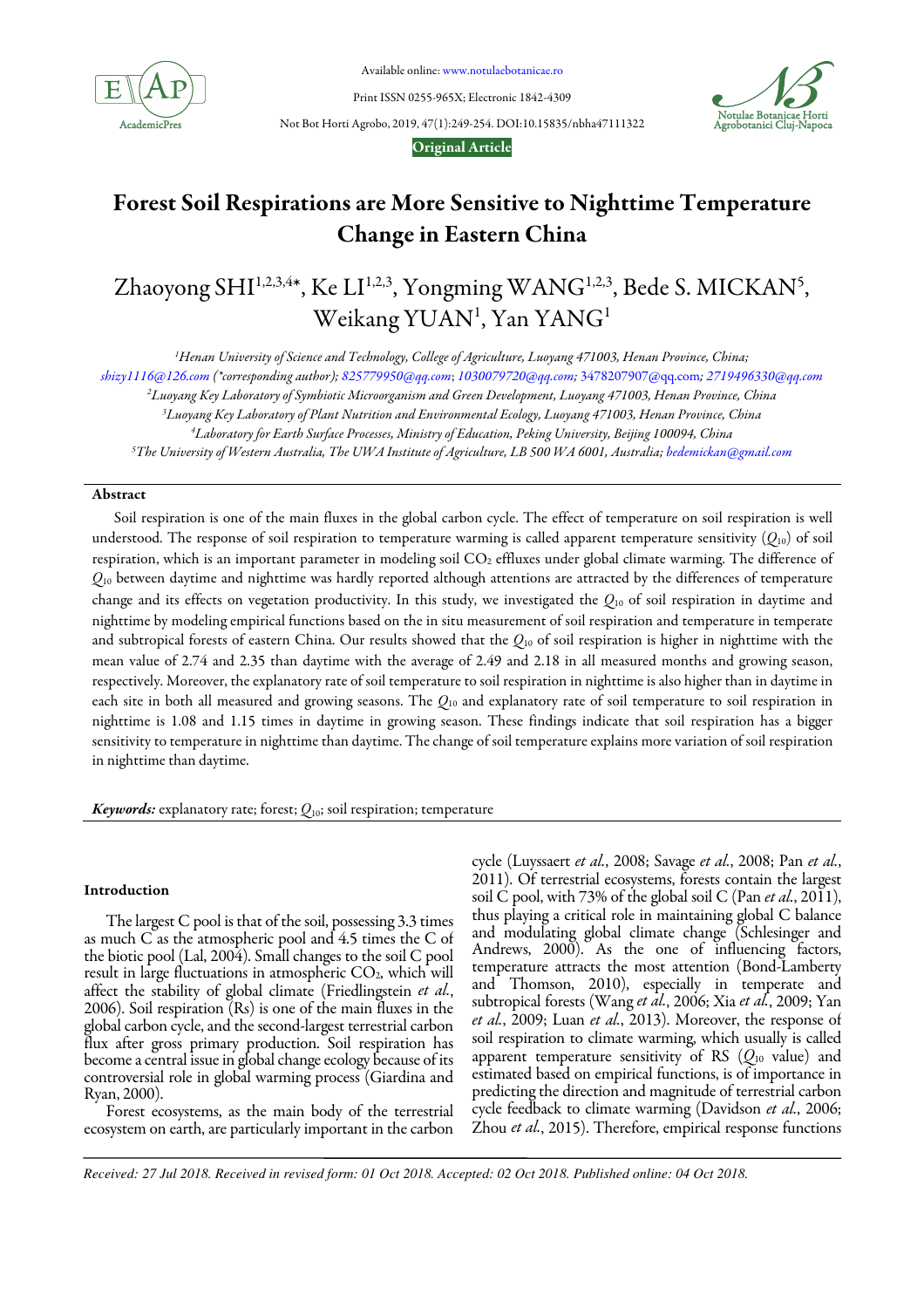are still a valid method to derive annual estimates of soil respiration based on specific field measurements (Savage *et al.*, 2008). Currently, The *Q*10 of RS has been a focus of RS research and is widely reported in numerous literatures. Most studies of the response of soil respiration to temperature increase and the relationship between soil respiration and temperature, however, ignore this asymmetric forcing effect on soil respiration although temperature is faster warming of the global land surface during the night than during the day (Solomon *et al.*, 2007). Further, A few studies have been carried out to explore the effects of asymmetric warming on ecosystems (Alward *et al.*, 1999; Peng *et al.*, 2004; Beier *et al.*, 2008; Prasad *et al.*, 2008; Wan *et al.*, 2009), which reveal different effects of temperature during daytime and night time on vegetation growth and  $CO<sub>2</sub>$  fluxes. Additionally, the  $Q<sub>10</sub>$  of soil respiration also varied with the temporal and spatial changes (Chen *et al.*, 2010; Zhou *et al.*, 2015). Yet the scarcity and short duration of field experiments on soil respiration makes it difficult to assess accurately future soil  $CO<sub>2</sub>$  effluxes with climate changes.

Thus, it is important to explore the response of soil respiration to daytime versus nighttime temperature is very necessary for predicting soil carbon fluxes avoiding neglect an essential process by using daily temperature to model global carbon cycle (Peng *et al.*, 2013). In this study, we studied the responses of soil respiration to temperature changes in daytime and nighttime, respectively based on a field in-situ determination of soil respiration and soil temperature in eastern China.

#### Materials and Methods

#### *Site description and experimental design*

The study includes five sites across temperature and subtropical forests of eastern China: Labagoumen, Laojun Mountain, Dalaoling Mountain, Tiantong Mountain, and Wutong Mountain. The detailed site information including forestry types, latitude and longitude, elevation, slope and dominant tree species in each site is provided in Table 1.

One typical forest types were selected at each site (Table 1). One plot of 50 m  $\times$  50 m was set for each forest type with three random subplots of 10 m  $\times$  10 m, and three permanent soil respiratory collars were inserted in each plot (Fig. 1). Soil respiration and soil temperature at 5 cm depth were measured once per month.

## *Measurement of soil respiration and environmental factors*

Soil respiratory measured collars  $(314.2 \text{ cm}^2 \text{ in area and})$ 8 cm in height) were permanently inserted 5-6 cm into the soil at the center of each subplot. To eliminate aboveground plant respiration, small living plants inside the soil collars were clipped at the soil surface at least 24 hrs before the measurement. The soil respiration was measured between 9:00 and 15:00 on sunny or cloudy days with a Li-8100-103 portable CO2 infrared gas analyzer (IRGA) (Li*-*Cor Inc, Lincoln, NE, USA). Three observations (replicates) were measured and the averaged Rs were used for further analysis. From July to October in 2009 and March to October in 2010, respectively, soil respiration was measured in Labagoumen.

Laojun mountain, Dalaoling mountain, Tiantong mountain, and Wutong mountain were measured from August to October in 2009, January and from April to October in 2010, respectively.

Soil temperature was monitored simultaneously with ST measurement using a constant thermocouple penetration probe (Li-8100, Li-Cor Inc), inserted in the soil to a depth of 5 cm in the vicinity of the chamber.

## *Calculation of Q10 of soil respiration*

An exponential function was used to describe relationship between SR and ST at 5 cm depth:

$$
R_s = a \cdot e^{b \cdot ST} \tag{1}
$$

where *a* and *b* are fitting parameters, *a* is the base SR and *b* is related to *Q*10, which describes the change of Rs per increasing 10 ºC in soil temperature, by

$$
Q_1 = e^{10b} \tag{2}
$$



Fig. 1. Distribution sketch of soil respiratory measure collars in each subplot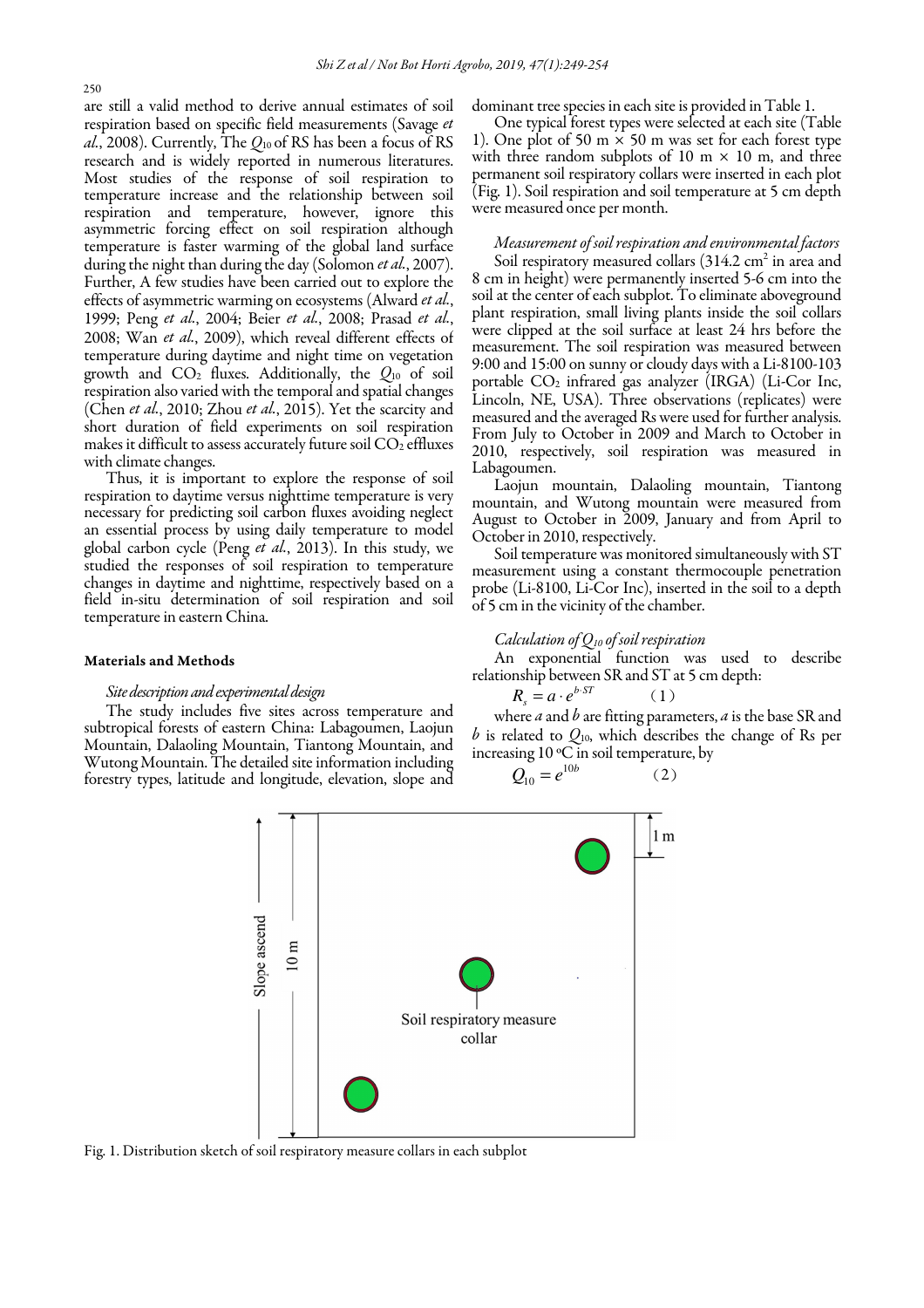Sites Forestry type Latitude Longitude Elevation (m) Slope Dominant tree species Labagoumen  $(LB)$ warm-temperate deciduous broad- leaved forest 40°52′7′′ N 116°33′43′′ E 1901-1912 10-15° Quercus mongolica Laojun Mountain (LJS) warm-temperate subalpine subtropical evergreen mixed conifer and broad- leaved forest 33°43′46″ N 111°38′46″ E 1890-1908 > 20° Pinus armandii, Abies fargesii, Betula chinensis Dalaoling Mountain (DLL) North subtropical evergreen deciduous broadleaved mixed forests 31°5′3″ N 110°55′49″ E 1647-1654 <10° Cyclobalanopsis fulvisericeus, Cyclobalanopsis glauca, Quercus engleriana, Sycopsis sinensis, Castanea mollissima Tiantong Mountain (TT) subtropical ever- green broad leaved forest 29°48′08″ N 121°47′17″ E 152-155 <10° Schima superba Wutong Mountain (WT) south subtropical evergreen broad leaved forest 22°34′58″ N 114°10′53″ E 194-198 <10° Schefflera octophylla, Pinus massoniana, Aquilaria sinensis

Table 1. The descriptions of detailed characteristics of studied sites in temperate and subtropical forest ecosystems in eastern China

## *Data analysis*

The temperature sensitivity of mean Rs to soil temperature in each site was assessed by exponential functions (1) and (2) from individual subplots. The significance of the effects of regression coefficients *a* and *b* among the sites was examined. The statistical analyses were performed in SPSS 11.0 for windows (SPSS Inc., Chicago, IL, USA, 2001).

#### Results

The *Q*10 of soil respiration is higher in nighttime than in daytime in both all measured seasons among all 5 sites in temperate and subtropical forests in eastern China (Figs*.* 2 and 3). The *Q*10 varied from 2.30 in Wutong Mountain to 2.95 in Labagoumen with the mean of 2.48 in all measure seasons. The average of  $Q_{10}$  is significant higher in nighttime with tha value of 2.73 than daytime. When each site was considered, *Q*<sup>10</sup> markedly increased in night in all sites but Tiantong Mountain in all measured seasons (Fig*.* 2). Further, the *Q*10 was analysed in growing seasons, which presented the same trend with the determination in all

 $4.0$  $\blacksquare$  day  $\n *night*\n$ The  $Q_{10}$  of soil respiration  $3.0$ 2.0  $1.0$  $0<sub>0</sub>$ LB LJS **DLL TT WT** The measured sites

Fig. 2. The temperature sensitivity  $(Q_{10})$  of soil respiration in day and night-time in all measured seasons

measured seasons (Fig. 3). The mean *Q*<sup>10</sup> was also significant higher in nighttime than daytime. At the same time, the ratio of *Q*10 of soil respiration in day and nighttime in all measured and growing seasons were counted (Fig. 4), which varied from 1.01 to 1.16 with the mean of 1.10 in all measure season and from 1.01 to 1.19 with the average of 1.08 in growing seasons.

From the *Q10* values in daytime and nighttime, we supposed that the temperature would be more account for the variation of soil respiration in nighttime than daytime. Therefore, we counted the explanatory rate of soil temperature to soil respiration in all measured and growing seasons (Figs. 5 and 6). The results supported our hypothesis that the soil respiration is more sensitive to temperature change in nighttime than in daytime. Whether in all measured seasons or in growing seasons, the explanatory rate of soil temperature to soil respiration presented the increasing trends in nighttime comparing to that in daytime. The ratio of explanatory rate of soil temperature to soil respiration in night to day-time in all measured and growing season were further analysed (Fig. 7). The ratio also more than 1 in each site although the variation are obvious in growing seasons.



Fig. 3. The temperature sensitivity  $(Q_{10})$  of soil respiration in day and night-time in growing season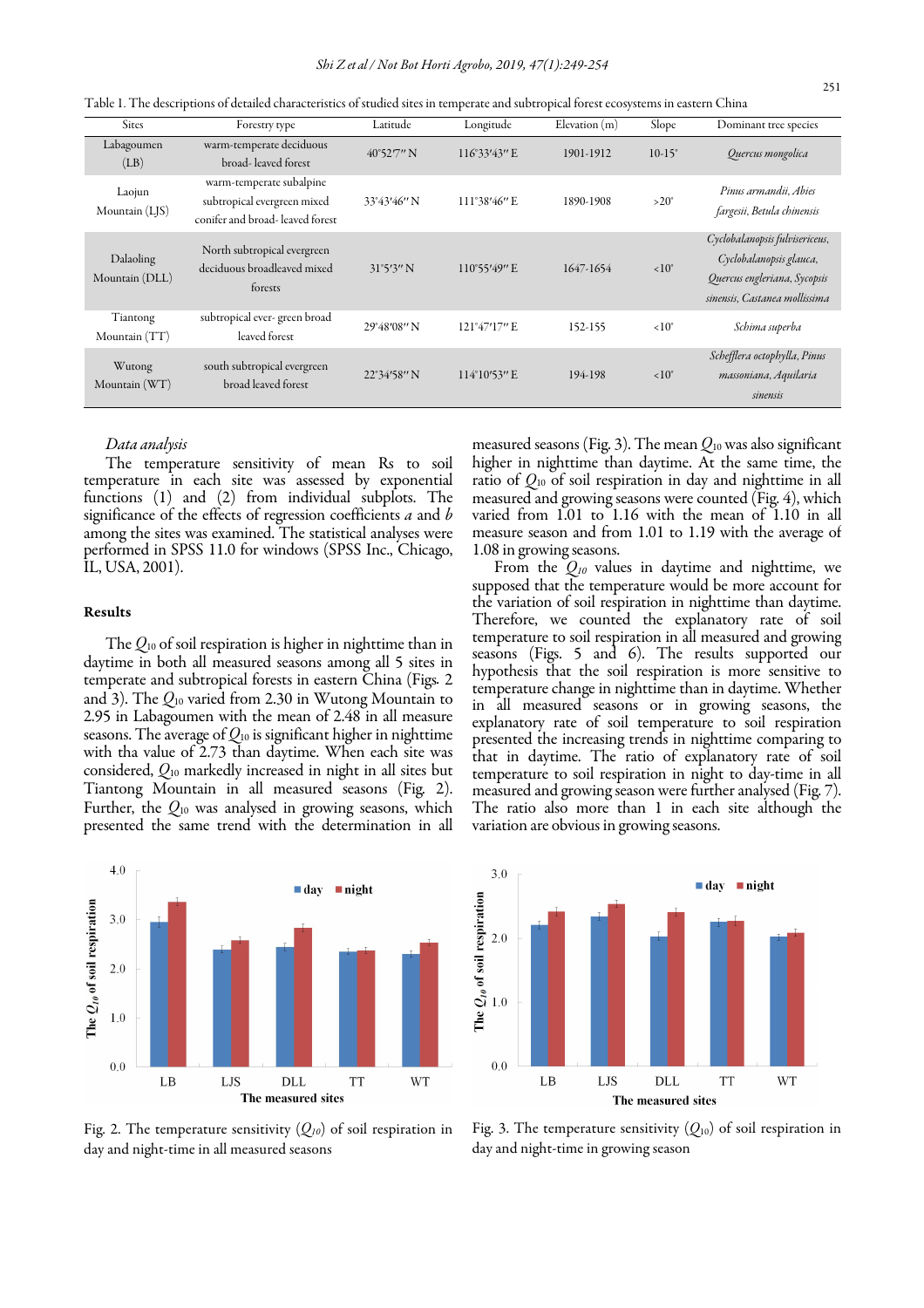

Fig. 4. The ratio of temperature sensitivity  $(Q_{10})$  of soil respiration in day and night-time in all measured and growing season



The *Q*<sup>10</sup> value of soil respiration is a key parameter in modeling effects of global warming on ecosystem carbon release, which reflects the response of soil Rs to temperature changes. Although many studies have focused on the *Q*<sup>10</sup> (Peng *et al.*, 2009; Bond-Lamberty and Thomson, 2010; Wang *et al.*, 2010), there was few report on their difference between daytime and nighttime. In this study, the *Q*<sup>10</sup> is higher in nighttime than in daytime in all measured and growing seasons. Hu *et al.* (2012) showed *Q*<sup>10</sup> were lower in nighttime (3.74) than in daytime (3.90) estimated during their whole measurement period from April to November in subalpine meadow. Our finding showed that the change of temperature caused the more variation of soil respiration in nighttime than in daytime, which was possible caused by many reasons. First is the more sensitive night temperature comparing to day temperature in the conditions of climate warming (Solomon *et al.*, 2007). Second is different of the plant response to the temperature change in day and



Fig. 5. The explanatory rate of soil temperature to soil respiration in day and night-time in all measured seasons

nighttime because the variation of vegetation productivity presented the different trend due to the temperature increasing in daytime and nighttime (Peng *et al.*, 2013). Third is the more temperature influence on soil respiration in nighttime than daytime (Figs. 5 and 6), which can be supported by warming experiment in a temperate steppe made by Xia *et al.* (2009). Their finding revealed that day warming had no effect on soil respiration, whereas night warming significantly increased soil respiration.

In this study, our estimates of *Q*<sup>10</sup> changed from 2.30 to 2.95 and from 2.37 to 3.36 based on all measured months, and from 2.03 to 2.34 and 2.09 to 2.54 based on growing season in daytime and nighttime, respectively. These values are higher than the value of global vegetation (1.5) calculated based on atmospheric temperature (Bond-Lamberty and Thomson, 2010). This result may be due to two reasons: (1) The *Q*10 value of Rs calculated with atmospheric temperature is significantly lower than that estimated by soil temperature at the depths of 5 cm in global forests (Wang *et al.*, 2010), and (2) Their vegetation types also include other ecosystems (e.g. grassland) in addition to



Fig. 6. The explanatory rate of soil temperature to soil respiration in day and night-time in growing seasons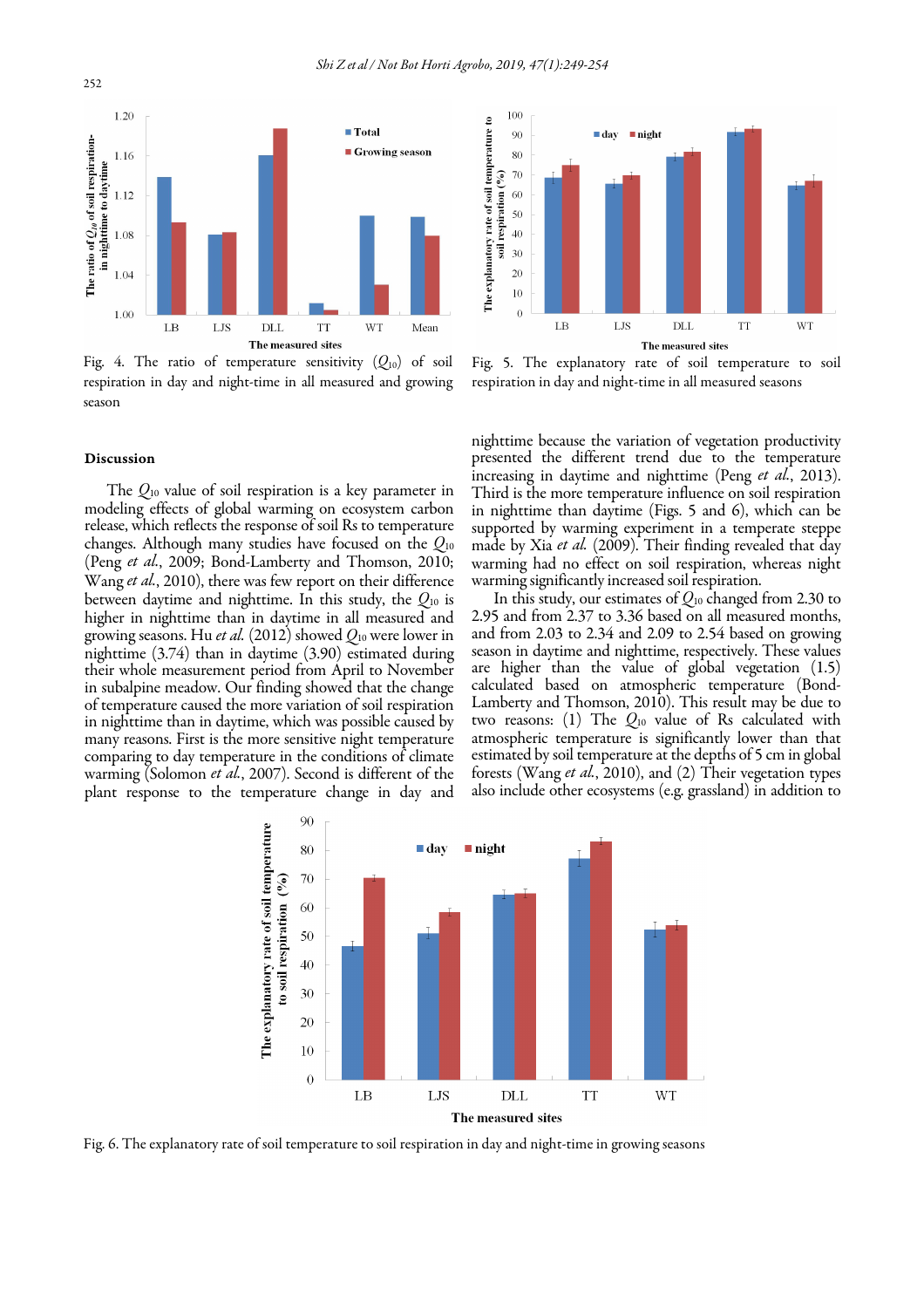

Fig. 7. The ratio of explanatory rate of soil temperature to soil respiration in night to day -time in all measured and growing season

 Tinghushan of subtropical forests with the value from 2.25 forests. Meanwhile, the *Q*<sup>10</sup> value of forest ecosystems is higher than that of grass ecosystem (Peng *et al.*, 2009; Wang *et al.*, 2010). Moreover, our *Q*<sup>10</sup> value was roughly consistent with many results obtained from forests. Wang *et al.* (2010) calculated the *Q*10 based soil temperature at 5 cm depth in global forest and showed that the *Q*<sup>10</sup> are 1.98±0.12 and 2.79±0.14 in deciduous broadleaf forest and evergreen broadleaf forest, respectively. Peng *et al.* (2009) showed *Q*<sup>10</sup> are 2.25±0.28 and 1.81±0.43 in deciduous broadleaf forest and evergreen broadleaf forest in China. When sites were considered, our results are also similar with previous studies in the same forest types. For example, *Q*<sup>10</sup> of Laojunshan (2.34-2.58) based on all measured and growing season was similar to that of Baotianma (2.30-2.44) (Chang *et al.* 2007). *Q*<sup>10</sup> of Wutongshan is also similar to the site of to 3.37 that were reported by Yan *et al.* (2009).

As to the explanatory rate of soil temperature to soil respiration were consistent with numerous studies in temperate and subtropical forest (Yan *et al.*, 2009; Wang *et al.*, 2006), which revealed the vital function of soil temperature to soil respiration. The different of explanatory rate of soil temperature to soil respiration and the ratios of *Q*<sup>10</sup> and explanatory rate of soil temperature to soil respiration in daytime and nighttime needed to be further studied for understanding their mechanisms.

This study revealed the differences of *Q*<sup>10</sup> and explanatory rate of soil temperature to soil respiration between daytime and nighttime, which showed that the response of soil CO<sup>2</sup> effluxes to temperature changes are not equivalent in daytime and nighttime. The finding indicated that the incorporate differential responses of day and night of temperature to soil respiration is necessary on assessing the soil  $CO<sub>2</sub>$  effluxes by  $\hat{Q}_{10}$  under global climate warming in the future. Moreover, Temperature warming of the global land surface is faster during the night than during the day in over the past five decades (Solomon *et al.*, 2007).

## Conclusions

The *Q*10 of soil respiration is higher in nighttime than that in daytime in all measured months and growing season. The change of soil temperature is more account for variation of soil respiration in nighttime than daytime.

#### Acknowledgements

This work was supported by the National Natural Science Foundation of China (Grant 31670499), Program for Science & Technology Innovation Talents of Universities in Henan Province (18HASTIT013), Key Laboratory of Mountain Surface Processes and Ecological Regulation, Chinese Academy of Sciences (No. 20160618), Laboratory for Earth Surface Processes, Ministry of Education (201612), and Funds for Innovation Research Team (2015TTD002) and Student Research Training Program (2015135) of Henan University of Science and Technology.

#### References

- Alward RD, Detling JK, Milchunas DG (1999). Grassland vegetation changes and nocturnal global warming. Science283:229-231.
- Beier C, Emmett BA, Peñuelas J, Schmidt IK, Tietema A, Estiarte M, . . . Gorissen A (2008). Carbon and nitrogen cycles in European ecosystems respond differently to global warming. Science of the Total Environment 407:692-697.
- Bond-Lamberty B, Thomson AM (2010). Temperature-associated increases in the global soil respiration record. Nature 464:579-582.
- Chang JG, Liu SR, Shi ZM, Chen BY, Zhu XL (2007). Soil respiration and its components partitioning in the typical forest ecosystems at the transitional area from the northern subtropics to warm temperate, China [in Chinese]. Acta Ecologica Sinica 27:1791-1802.